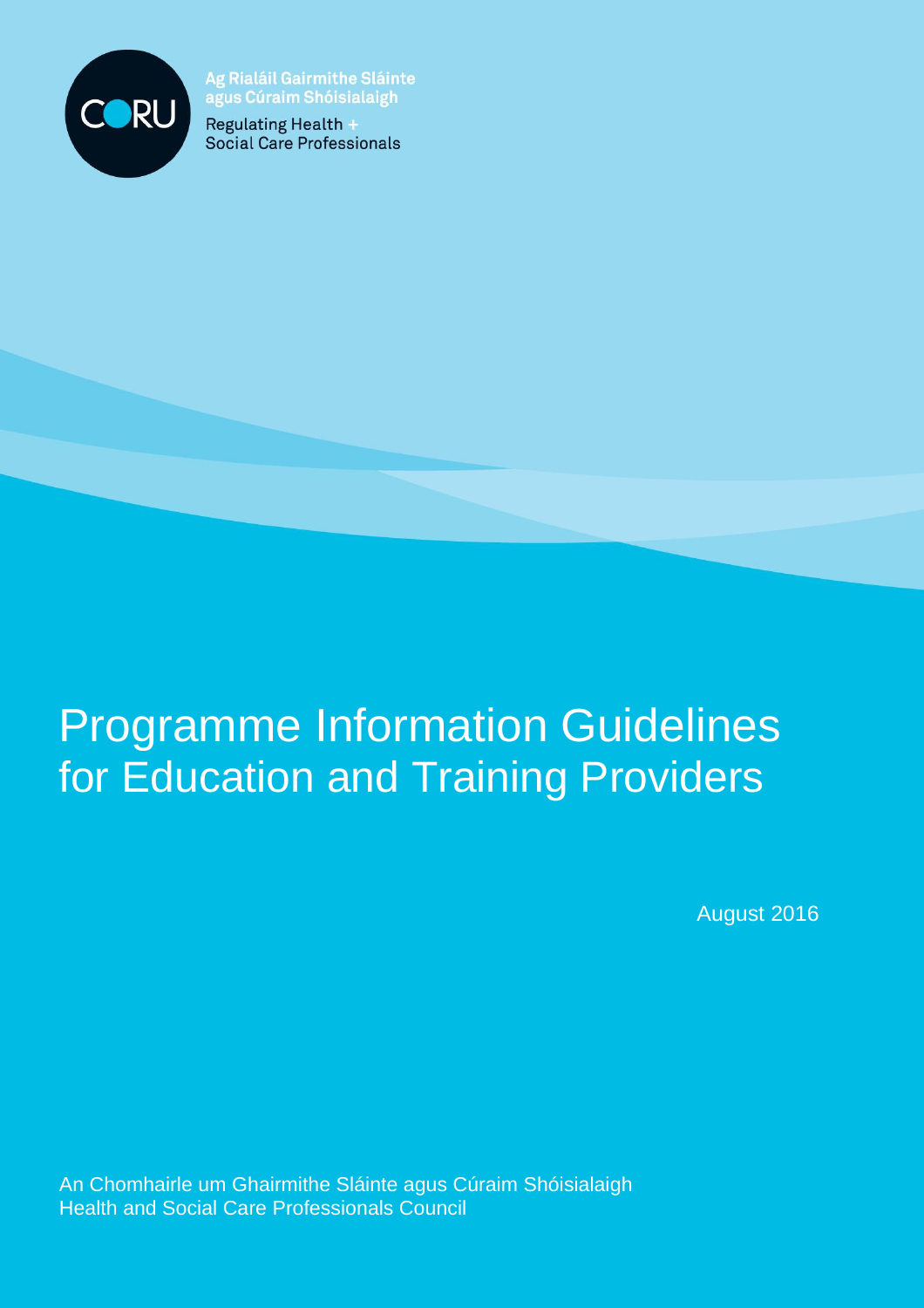

## **About CORU**

CORU is Ireland's multi-profession health and social care regulator. Our role is to protect the public by promoting high standards of professional conduct, education, training and competence through statutory registration of health and social care professionals in the following professions.

| <b>Clinical Biochemists</b>                    | Physiotherapists                     |
|------------------------------------------------|--------------------------------------|
| <b>Dietitians</b>                              | <b>Podiatrists</b>                   |
| Orthoptists                                    | Psychologists                        |
| <b>Medical Scientists</b>                      | Radiographers & Radiation Therapists |
| <b>Optometrists &amp; Dispensing Opticians</b> | <b>Social Workers</b>                |
| <b>Occupational Therapists</b>                 | <b>Social Care Workers</b>           |
|                                                | Speech & Language Therapists         |

In order to meet our aim of protecting the public, we undertake a number of tasks. One of these is to work with Registration Boards for each profession to approve and monitor education and training programmes for the professions we regulate.

We have provided the following information to assist education and training providers who offer programmes in the above professions to correctly inform prospective students, current students and all interested parties about the regulatory status of their programmes.

## **Use of the CORU logo**

Under no circumstances may a provider use the CORU logo.

## **Programme Information**

All programme information, including printed and website materials, relating to an education and training programme for any of our regulated professions must be accurate and must not be misleading, false or exaggerated. The following guidelines should be implemented by education and training providers.

#### **1. Programmes not approved**

The information for any programme which (a) has not applied for approval or has withdrawn an application for approval (b) has been refused approval or (c) has had approval withdrawn should not contain any reference to approval by CORU or its Registration Boards other than to state that the programme is not approved. The